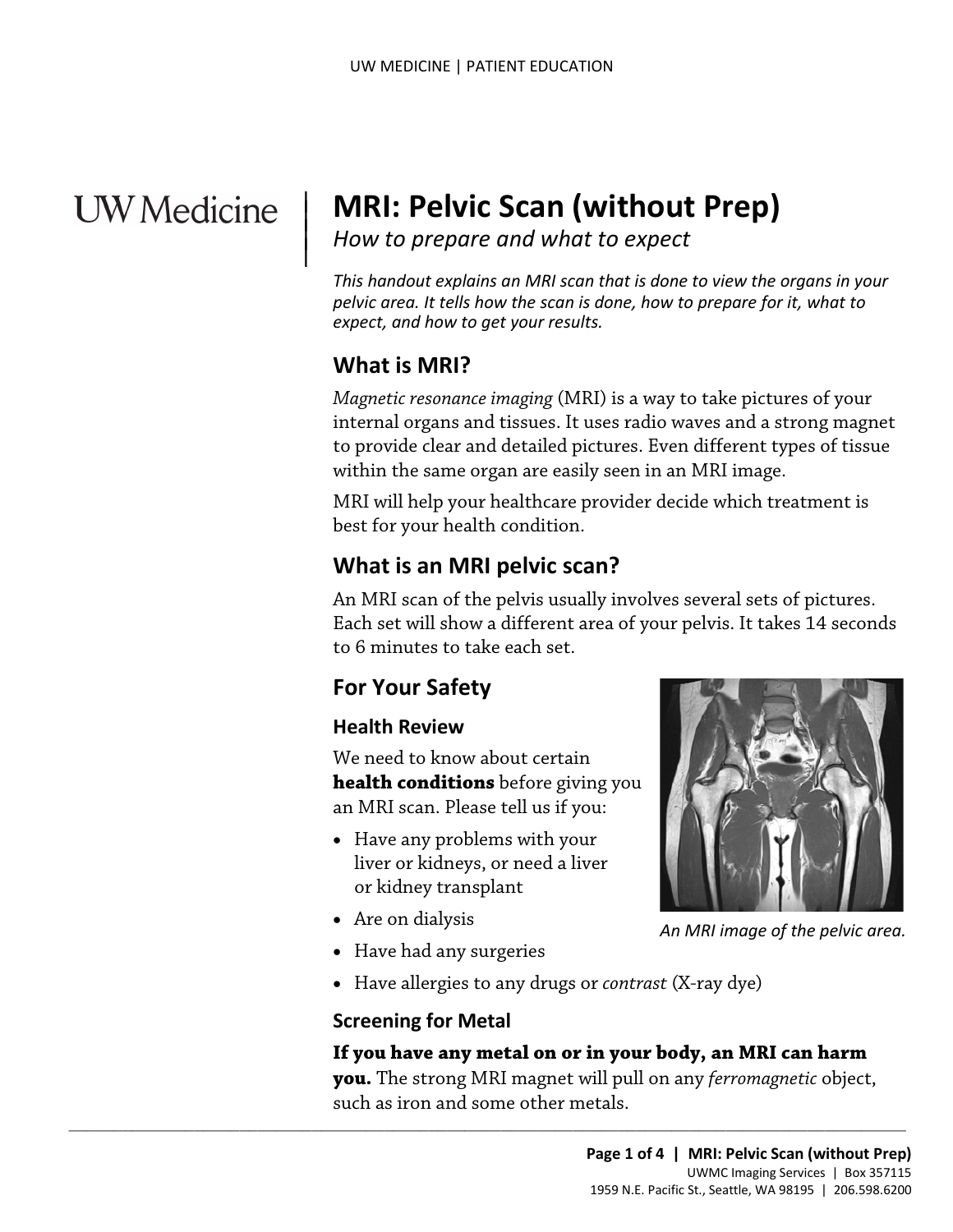This is why we need to know if you have any metal in or on your body before we give you an MRI scan. Even small amounts of metal that will not harm your body can ruin the MRI image.

Please tell our staff if you have:

- Aneurysm clips, a heart pacemaker (or artificial heart valve), an implanted port, an infusion catheter (such as Port-o-cath, Infusaport, or Lifeport), an intrauterine device (IUD), any metal plates, clips, pins, screws, or surgical staples, a prosthetic hip, or any implanted metal object in your body
	- Most times, surgical staples, clips, plates, pins, and screws are not a risk during MRI if they have been in place for more than 4 to 6 weeks. If needed, we may do an X-ray to check for metal.
- Tattoos or permanent eyeliner
- Medicine patches
- A bullet or shrapnel in your body
- Ever worked with metal

## **How do I prepare?**

- • Please talk with your referring provider if you have any concerns • Medicine patches<br>
• A bullet or shrapnel in your body<br>
• Ever worked with metal<br> **How do I prepare?**<br>
• Please talk with your referring provider if you have any concer<br>
about managing pain or anxiety during your MRI scan about managing pain or anxiety during your MRI scan.
	- *Women:* Tell your provider if you are pregnant or breastfeeding, or if there is any chance you could be pregnant.

#### **On the Day of Your Scan**

- • **Remove anything that might contain metal.** This includes:
	- Makeup and nail polish

 $\_$  ,  $\_$  ,  $\_$  ,  $\_$  ,  $\_$  ,  $\_$  ,  $\_$  ,  $\_$  ,  $\_$  ,  $\_$  ,  $\_$  ,  $\_$  ,  $\_$  ,  $\_$  ,  $\_$  ,  $\_$  ,  $\_$  ,  $\_$  ,  $\_$  ,  $\_$  ,  $\_$  ,  $\_$  ,  $\_$  ,  $\_$  ,  $\_$  ,  $\_$  ,  $\_$  ,  $\_$  ,  $\_$  ,  $\_$  ,  $\_$  ,  $\_$  ,  $\_$  ,  $\_$  ,  $\_$  ,  $\_$  ,  $\_$  ,

- Hairpins
- Jewelry
- Glasses, hearing aids, and any removable dental work
- You must change into a hospital gown before your scan. We will give you a gown when you arrive in the MRI department.
- drug, we will ask you to remove it. • If you have an insulin pump or a patch that delivers any type of
- *Women:* Before the scan begins, tell the technologist if there is any chance you could be pregnant.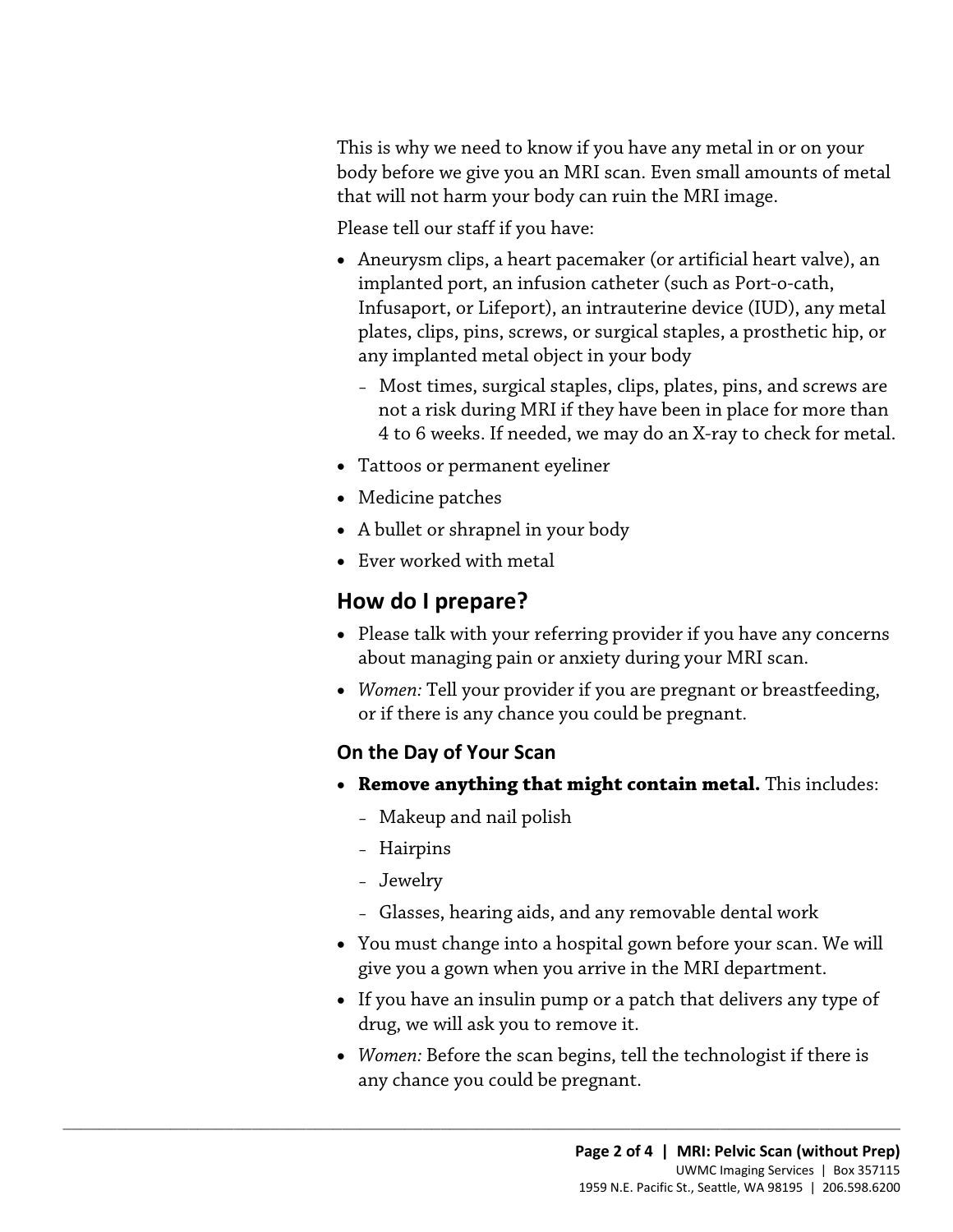## **What happens during the scan?**

- You will lie on a sliding table. The technologist will help get you into position.
- A device called a *surface coil* will be placed on your pelvis.
- The technologist will slide the table inside the MRI unit and then leave the room to take the pictures.
- • You will be able to talk with the [technologist](javascript:glossAry() at any time through an intercom.
- We will ask you to hold very still as each picture is taken.
- The scan usually takes 20 to 45 minutes.
- Sometimes, an injection of a [contrast](javascript:glossAry() is used to make certain tissues or blood vessels easier to see. If you need the contrast:
	- Your doctor will talk with you about it before your scan.
- Your doctor will talk with you about it before your scan.<br>
 *Women*: Tell your doctor if there is any chance you could be<br>
pregnant.<br>
 You will receive the injection about halfway through the scan.<br>
 It will be inject – *Women:* Tell your doctor if there is any chance you could be pregnant.
	- You will receive the injection about halfway through the scan.
	- It will be injected through a small needle and an *intravenous*  (IV) line in your arm or hand vein.
	- If your doctor asked for *delayed enhancement images*, we will take more images 20 minutes after your contrast injection. This will add 5 to 10 minutes to the length of the scan.
	- After the scan:
		- – We will ask you to wait until we check the images for quality. If needed, we will take more pictures.
		- – When we are done taking pictures, we will remove the surface coil.

### **What will I feel during the scan?**

 $\_$  ,  $\_$  ,  $\_$  ,  $\_$  ,  $\_$  ,  $\_$  ,  $\_$  ,  $\_$  ,  $\_$  ,  $\_$  ,  $\_$  ,  $\_$  ,  $\_$  ,  $\_$  ,  $\_$  ,  $\_$  ,  $\_$  ,  $\_$  ,  $\_$  ,  $\_$  ,  $\_$  ,  $\_$  ,  $\_$  ,  $\_$  ,  $\_$  ,  $\_$  ,  $\_$  ,  $\_$  ,  $\_$  ,  $\_$  ,  $\_$  ,  $\_$  ,  $\_$  ,  $\_$  ,  $\_$  ,  $\_$  ,  $\_$  ,

- MRI does not cause pain.
- Some patients may feel confined or uneasy (*claustrophobic*) when they are inside the MRI unit. Please tell the doctor who referred you for the MRI if you are claustrophobic. You may receive medicine to help you relax.
- • You may feel warmth in the area where the pictures are taken. This is normal. If it bothers you, please tell the [technologist.](javascript:glossAry()